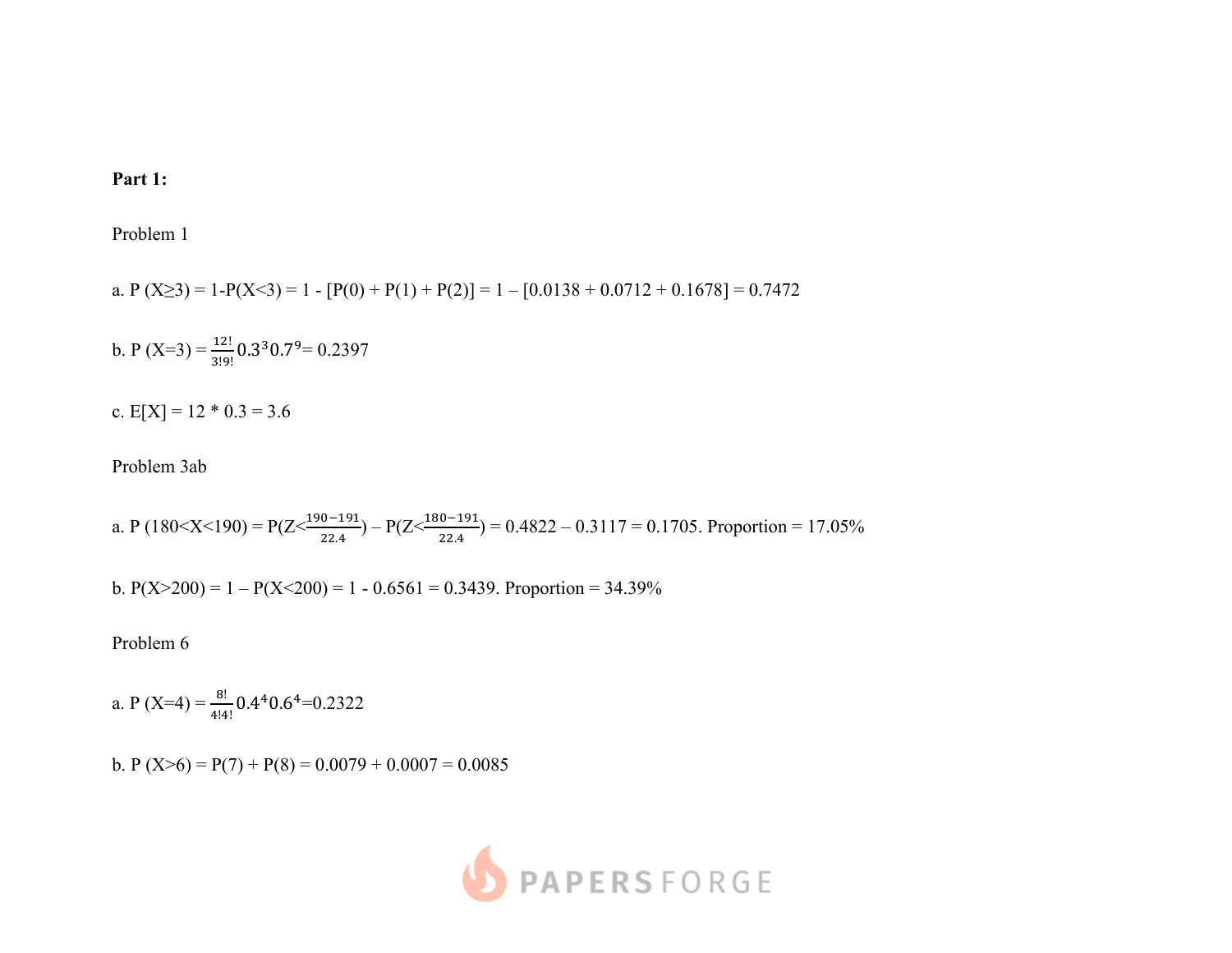c. P (
$$
\bar{X}=4
$$
) = P (X=8-4) =  $=$   $\frac{8!}{4!4!}$  0.4<sup>4</sup> 0.6<sup>4</sup>=0.2322

Problem 10ab

a. P (X<90) = P(Z
$$
\frac{90-85}{12}
$$
) = 0.6615

b. P (80<X<90) = P(Z<%&'\*+ !" ) – P(Z<\*&'\*+ !" ) = 0.6615 – 0.3385 = 0.3231

## **Part 2:**

What percent of the babies born at 36 weeks' gestation have a low birth weight (under 5.5 pounds)?

$$
P(X<5.5) = P(Z < \frac{5.5 - 6.46}{1.2}) = 0.2119
$$

Describe the weights of the top 10% of the babies born at 32-35 weeks.

 $P_{90}$  = A: {P(X>A) = 10%} = NORM.INV(90%;5.73;1.48) = 7.63.

Therefore, the weights of the top 10% of the babies, born at 32-35 weeks, are greater than 7.63 pounds.

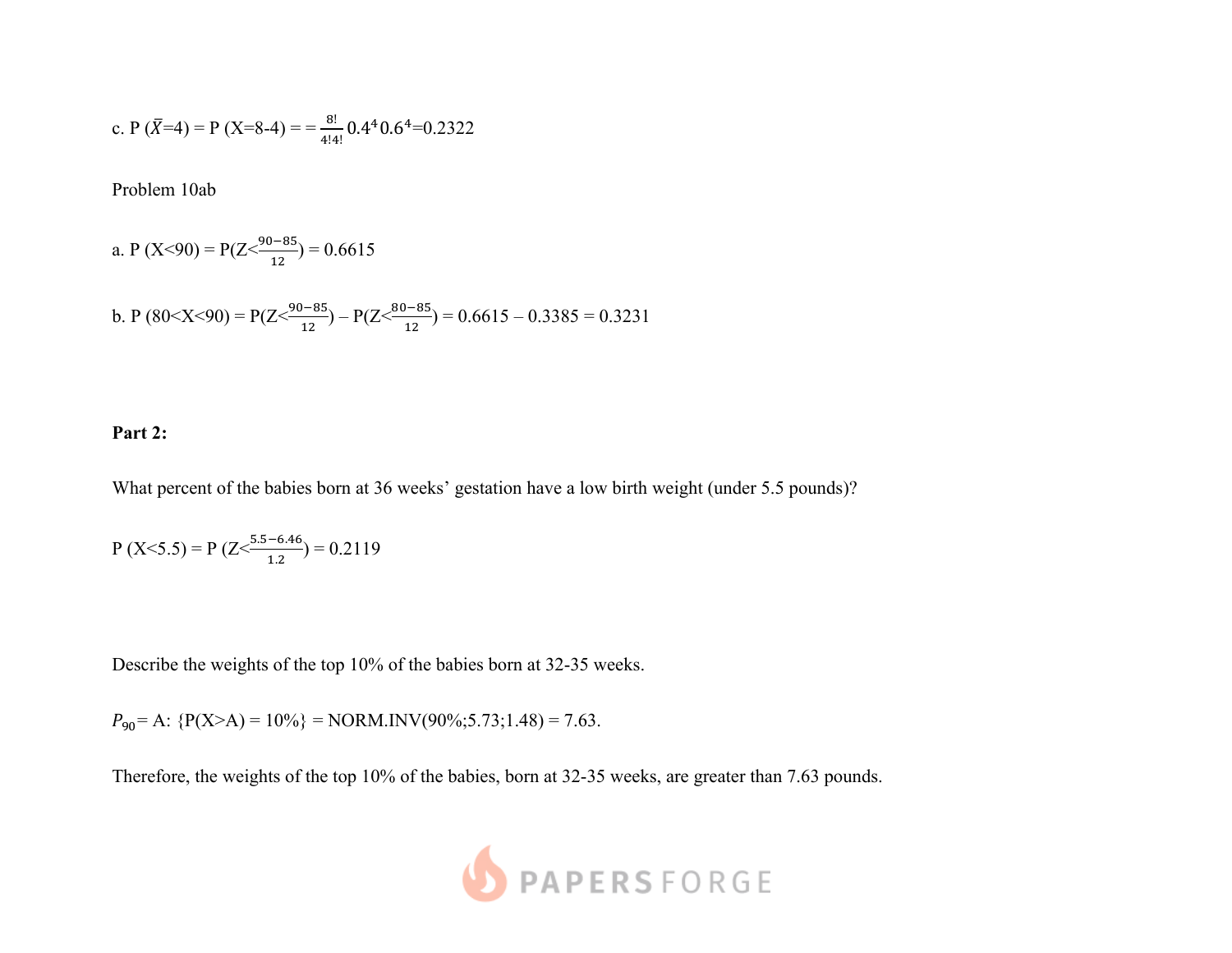What is the probability that a baby born at 40 weeks' gestation will weigh between 6 and 9 pounds at birth?

$$
P (6 < X < 9) = P(Z < \frac{9 - 7.72}{1.05}) - P(Z < \frac{6 - 7.72}{1.05}) = 0.8886 - 0.0507 = 0.8379
$$

A birth weight of less than 3.3 pounds is classified by the NCHS as a "very low birth weight." What is the probability that a baby has a very low birth weight at 27 weeks? At 37 weeks?

The probability that a baby has a very low birth weight at 27 weeks is:

$$
P(X<3.3) = P(Z < \frac{3.3 - 1.88}{1.19}) = 0.8836
$$

The probability that a baby has a very low birth weight at 37 weeks is:

$$
P(X<3.3) = P(Z < \frac{3.3 - 7.33}{1.09}) = 0.0001
$$

A baby is born at 34 weeks' gestation, and weighs 5 pounds and 11 ounces. Is this an unusual outcome? Why or why not?

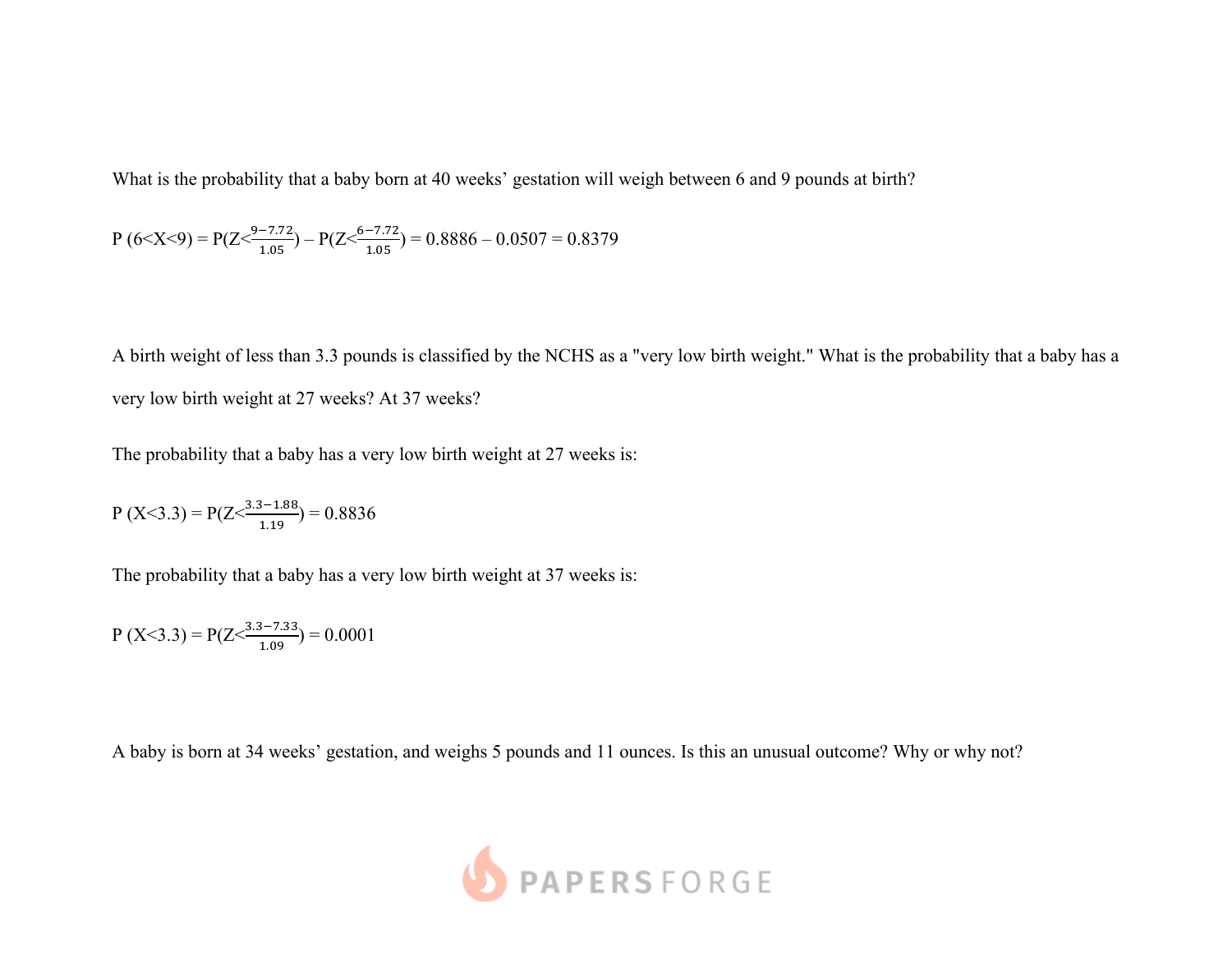As the distribution of the values is assumed to be normal,  $68\%$  of all observations fall within the range  $\pm 1$  standard deviation from the mean (68-95-99.7 rule) (Moore, 2007).

Z-score of this outcome is equal to:

 $Z(5.11) = (5.11 - 5.73) / 1.48 = -0.42$ 

The absolute value of the obtained z-score is less than 1, therefore the tested value is located within the range  $\pm$  1 standard deviation from the mean.

Consequently, this outcome is not an unusual one.